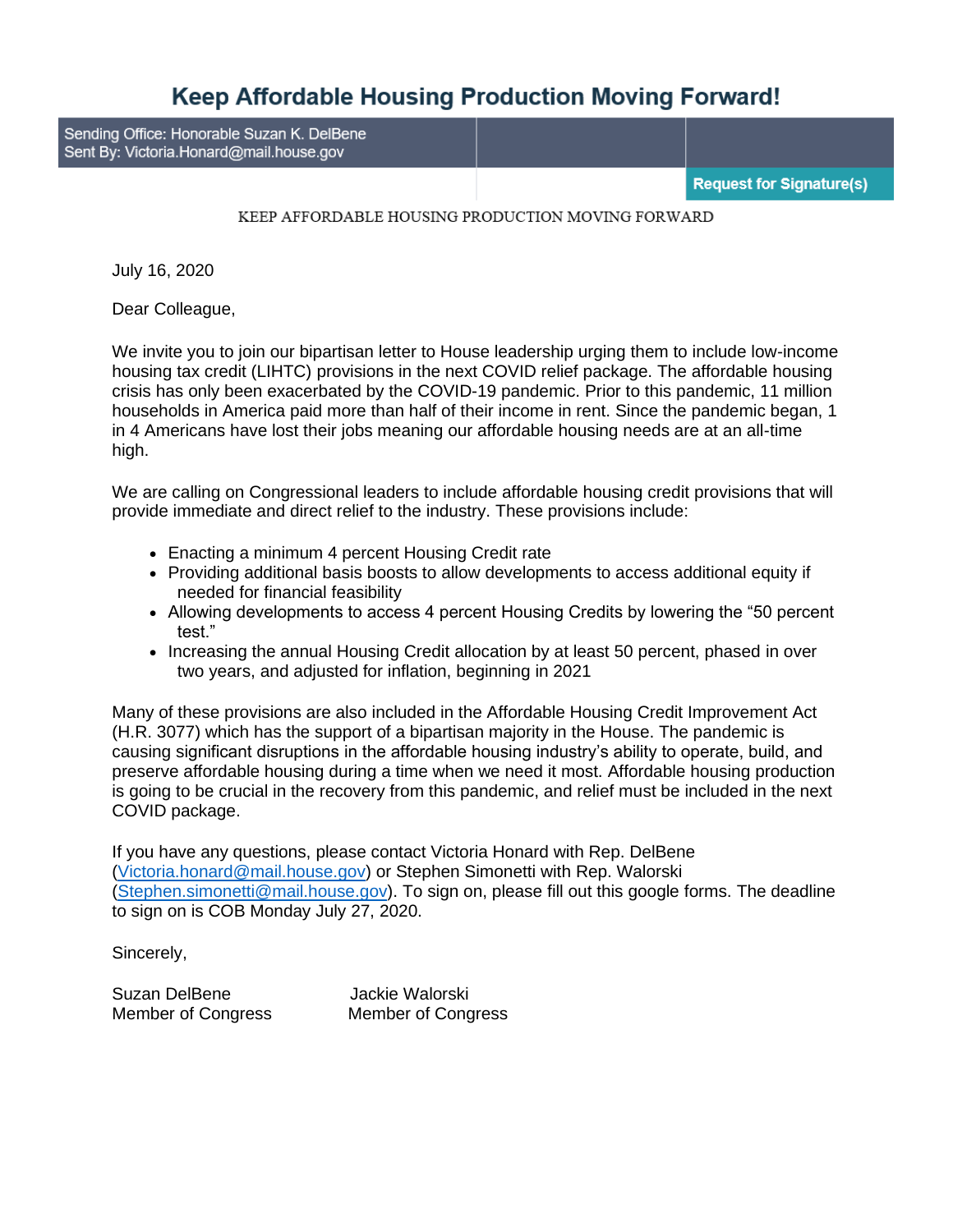## **LETTER TEXT**

Dear Speaker Pelosi and Minority Leader McCarthy,

The lack of affordable housing has been an ongoing crisis in rural counties and major cities alike. The coronavirus (COVID-19) pandemic has only made this crisis worse. Eleven million households in America already paid more than half of their income in rent before COVID-19, and we now have over 50 million people and counting who just lost their jobs – meaning our affordable housing needs are at an all-time high.

In addition to the efforts Congress has made to ensure people can stay in their homes during this difficult time, we respectfully urge our congressional leaders to also consider the direct and immediate impact of the pandemic on our ability to build and preserve the affordable housing production we so sorely need. The following measures related to the Low-Income Housing Credit (Housing Credit) will allow us to ensure affordable housing production can continue despite the crisis, provide hundreds of thousands more affordable homes for the millions who need them, and create construction and associated jobs to build those homes.

The Housing Credit is a proven tool, and the proposals below have broad bipartisan support. Several of the measures proposed are included in the Affordable Housing Credit Improvement Act (H.R. 3077), bipartisan legislation that gained the support of more than half of the U.S. House of Representatives and nearly half of the U.S. Senate prior to the pandemic, but have become especially urgent now. **We respectfully request immediate consideration of the following provisions needed for the COVID-19 response**:

- **Enact a minimum 4 percent Housing Credit rate.** The Housing Credit is unique among other tax credits in that the credit rate is tied to federal borrowing rates. *In response to the pandemic, those borrowing rates were slashed,* forcing a dramatic hit to the "4 percent" Housing Credit rate - now hovering at an all-time low of 3.07 percent threatening the viability of critically needed properties nationwide. We have heard of new examples every day of developments now coming to a halt due to newly-caused financing gaps. Enacting a minimum 4 percent rate is immediately needed and would provide parity to the 9 percent Housing Credit rate, for which Congress enacted a minimum rate as part of the response to the 2008 economic collapse in recognition of the critical role of affordable housing in the recovery. Not only will a 4 percent minimum rate provide an immediate equity infusion into developments now stalled, but it is estimated to produce 126,000 additional rental homes over 10 years and support 157,000 jobs over the same period by ensuring developments can move forward.
- **Provide additional basis boosts to allow developments to access additional equity if needed for financial feasibility.** Providing additional basis boosts would supply needed equity for developments that would not be financially feasible due to the COVID-19 pandemic or other barriers. These additional boosts will be critical to helping at-risk developments move forward in difficult to serve rural areas as well as Housing Bond-financed properties that have felt the financing crisis acutely during the pandemic. Additional boosts are also urgently needed for properties serving vulnerable populations, such as extremely low-income tenants and Native American communities.
- **Allow developments to access 4 percent Housing Credits by lowering the "50 percent test."** Unexpected and increased project development costs due to delays caused by the pandemic are jeopardizing properties' financial viability. Lowering the 50 percent threshold of bond financing required per development to trigger the full amount